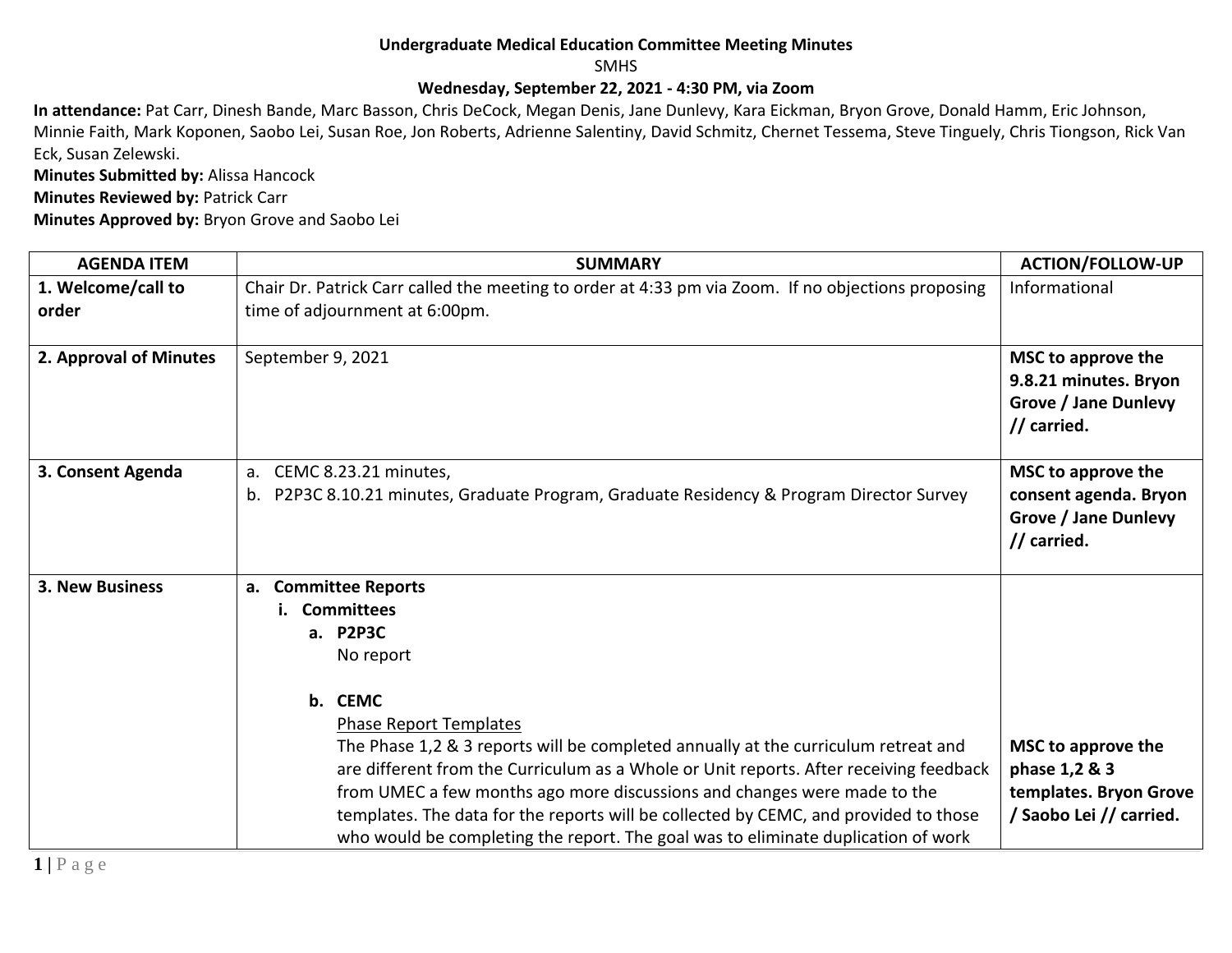|                   | wherever possible. Discussed who was involved in the creating of the templates and<br>who will be completing the reports, then reviewing, and approving them. There was a<br>concern that the templates have not been to the P1C or P2P3C yet, but their chairs<br>are members of the CEMC where most of this discussion has occurred. It was also<br>thought that since UMEC is in charge of the curriculum that UMEC should approve<br>them to ensure that this is the direction we would like the curriculum reports to go.<br>c. P1C<br>No report<br>d. DQIP - Office of Medical Accreditation: EASRC/SASRC/FASRC<br>An external consultants group reviewed the DCI, and we received recommendations<br>and guidance from them. There was good and bad new with the review.<br>e. Ad hoc Committees                                                                                                                                                                                                                                                                               |                                                                                                                                                                                                                                                |
|-------------------|---------------------------------------------------------------------------------------------------------------------------------------------------------------------------------------------------------------------------------------------------------------------------------------------------------------------------------------------------------------------------------------------------------------------------------------------------------------------------------------------------------------------------------------------------------------------------------------------------------------------------------------------------------------------------------------------------------------------------------------------------------------------------------------------------------------------------------------------------------------------------------------------------------------------------------------------------------------------------------------------------------------------------------------------------------------------------------------|------------------------------------------------------------------------------------------------------------------------------------------------------------------------------------------------------------------------------------------------|
| 4. Special Orders | a. Standard 11 Review<br>The standard was very well written. There were some surprising numbers where students were<br>reporting they were unsatisfied with all the counselling and testing that is provided to students.<br>Then to have all the options available to them outlined. Discussion continued about what we<br>do offer and why students would be unsatisfied and we have implemented a new career<br>counselling system last year to try to address this dissatisfaction. From the student's point of<br>view, they did not know why there is dissatisfaction, but as discussion continued, wondered if<br>providing a sample of a dean's letter to the students at the beginning of medical school would<br>help them understand would include. This was thought to be a good idea and it is in the<br>ACHIEVE plan to provide this to phase 1 students. Dr. Pat Carr will follow up with Dr. Jim Porter<br>on this. Also, wondered if we could screen students early for learning disabilities, as most<br>students do not come into medical school with a diagnosis. | MSC to accept the<br><b>Standard 11 review</b><br>with the action item<br>that Dr. Tinguely will<br>work with the ISA 2<br>student group to<br>explore student<br>dissatisfaction further.<br><b>Bryon Grove / Chris</b><br>DeCock // carried. |
|                   | b. Policy 4.24 (Professionalism in the Learning Environment for Medical Students<br>Would like to add a section to state students are protected from retaliation from anyone is<br>reported for mistreatment or unprofessional behavior. An anonymous online form can be<br>completed if the students prefer.                                                                                                                                                                                                                                                                                                                                                                                                                                                                                                                                                                                                                                                                                                                                                                         | MSC to approve the<br>addition of the no<br>retaliation statement<br>to the policy 4.24.<br><b>Bryon Grove / Jane</b><br>Dunlevy // carried.                                                                                                   |